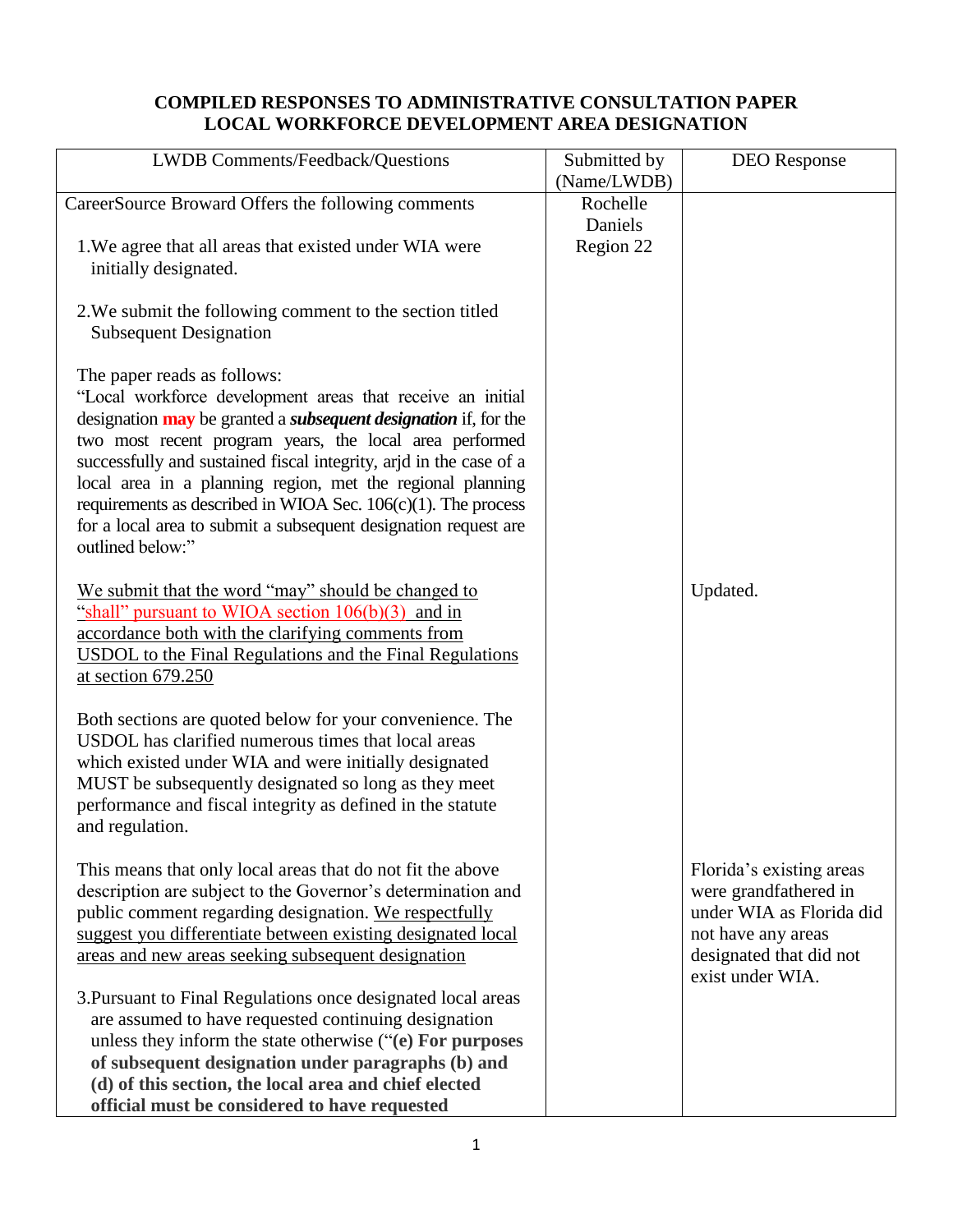| continued designation unless the local area and chief        |                          |
|--------------------------------------------------------------|--------------------------|
| elected official notify the Governor that they no longer     | We have submitted this   |
| seek designation.") Therefore we recommend existing          | question to CareerSource |
| areas be excluded from the requirements of this policy       | Florida for review.      |
|                                                              |                          |
| <b>WIOA</b>                                                  |                          |
| (3) SUBSEQUENT DESIGNATION.-                                 |                          |
| After the period for which a local area is initially         |                          |
| designated                                                   |                          |
| under paragraph $(2)$ , the Governor shall approve a         |                          |
| request for subsequent designation as a local area           |                          |
| from such local area, if such area-                          |                          |
|                                                              |                          |
| $(A)$ performed successfully;                                |                          |
|                                                              |                          |
| $(B)$ sustained fiscal integrity; and                        |                          |
|                                                              |                          |
| $(C)$ in the case of a local area in a                       |                          |
| planning region, met the requirements described in           |                          |
| subsection $(c)(1)$ .                                        |                          |
| <b>Final Regulations:</b>                                    |                          |
|                                                              |                          |
| <b>Comments</b>                                              |                          |
| <i>Comments:</i> One commenter supported this section as     |                          |
| proposed. A few commenters, including a State WDB,           |                          |
| suggested that the Department add language to the regulation |                          |
| that will provide Governors the flexibility to apply the     |                          |
| factors outlined in $\S 679.240(a)$ following subsequent     |                          |
| designation regardless of whether the area was designated    |                          |
| previously.                                                  |                          |
| Department Response: WIOA sec. 106(b)(3) outlines the        |                          |
| requirements of subsequent eligibility: "After the period    |                          |
| for which a local area is initially designated under         |                          |
| paragraph (2), the Governor shall approve a request for      |                          |
| subsequent designation as a local area from such local       |                          |
| area, if such area— $(A)$ performed successfully; $(B)$      |                          |
| sustained fiscal integrity; and $(C)$ in the case of a local |                          |
| area in a planning region, met the requirements              |                          |
| described in subsection $(c)(1)$ ." WIOA does not require    |                          |
| other criteria, and this provision permits existing areas to |                          |
| continue so long as they meet the statutory criteria. No     |                          |
| change to the regulatory text was made in response to        |                          |
| these comments.                                              |                          |
|                                                              |                          |
| §679.250                                                     |                          |
| What are the requirements for initial and subsequent         |                          |
| designation of workforce development areas that had          |                          |
| been designated as local areas under the Workforce           |                          |
| <b>Investment Act of 1998?</b>                               |                          |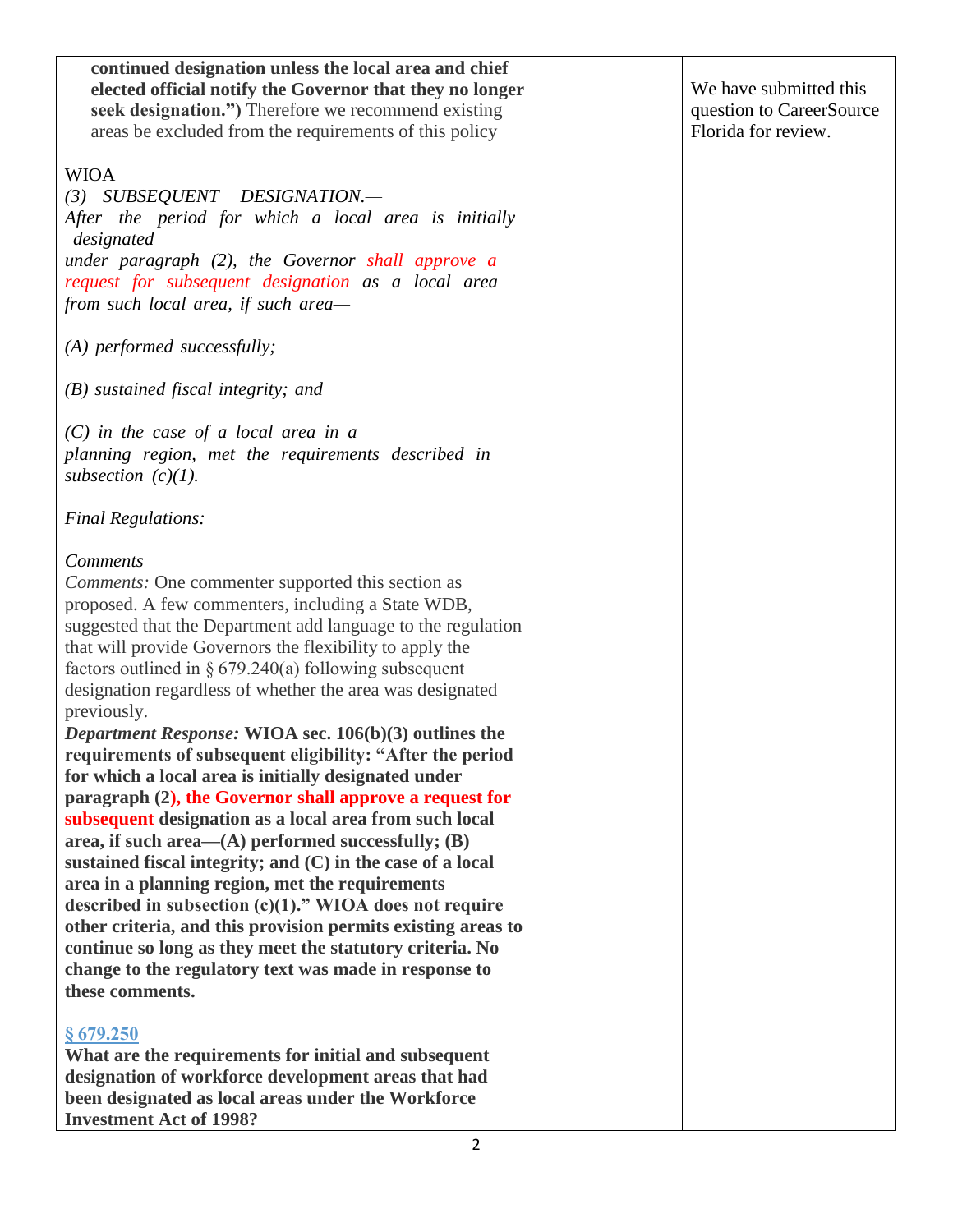| (a) If the chief elected official and Local WDB in a       |            |                                     |
|------------------------------------------------------------|------------|-------------------------------------|
| local area submits a request for initial designation, the  |            |                                     |
| Governor must approve the request if, for the 2            |            |                                     |
| program years preceding the date of enactment of           |            |                                     |
| WIOA, the following criteria are met:                      |            |                                     |
| (1) The local area was designated as a local area for      |            |                                     |
| purposes of WIA;                                           |            |                                     |
| (2) The local area performed successfully; and             |            |                                     |
| (3) The local area sustained fiscal integrity.             |            |                                     |
| (b) Subject to paragraph (c) of this section, after        |            |                                     |
| the period of initial designation, if the chief elected    |            |                                     |
| official and Local WDB in a local area submits a           |            |                                     |
| request for subsequent designation, the Governor           |            |                                     |
| must approve the request if the following criteria         |            |                                     |
| are met for the 2 most recent program years of             |            |                                     |
| initial designation:                                       |            |                                     |
| (1) The local area performed successfully;                 |            |                                     |
| (2) The local area sustained fiscal integrity; and         |            |                                     |
| (3) In the case of a local area in a planning region, the  |            |                                     |
| local area met the regional planning requirements          |            |                                     |
| described in WIOA sec. $106(c)(1)$ .                       |            |                                     |
| (c) No determination of subsequent eligibility may be      |            |                                     |
| made before the conclusion of Program Year (PY)            |            |                                     |
| 2017.                                                      |            |                                     |
| (d) The Governor:                                          |            |                                     |
| (1) May review a local area designated under               |            |                                     |
| paragraph (b) of this section at any time to evaluate      |            |                                     |
| whether that the area continues to meet the                |            |                                     |
| requirements for subsequent designation under that         |            |                                     |
| paragraph; and                                             |            |                                     |
| (2) Must review a local area designated under              |            |                                     |
| paragraph (b) of this section before submitting its        |            |                                     |
| State Plan during each 4-year State planning cycle to      |            |                                     |
| evaluate whether the area continues to meet the            |            |                                     |
| requirements for subsequent designation under that         |            |                                     |
| paragraph.                                                 |            |                                     |
| (e) For purposes of subsequent designation under           |            |                                     |
| paragraphs (b) and (d) of this section, the local          |            |                                     |
| area and chief elected official must be considered         |            |                                     |
| to have requested continued designation unless the         |            |                                     |
| local area and chief elected official notify the           |            |                                     |
| Governor that they no longer seek designation.             |            |                                     |
| A few comments on the Designation of Local Areas:          | Diane Head | Updated.<br>$\bullet$               |
| • Section IV, line 4 "approve" should be "approves"        | Region 6   |                                     |
|                                                            |            |                                     |
| •Throughout the document, there are references to the CEOI |            | The first use of these<br>$\bullet$ |
| think each mention should spell out either Chief Elected   |            | acronyms was spelled                |
| Official or LWDB Executive Director/CEO. While I'm pretty  |            | out. No change.                     |
|                                                            |            |                                     |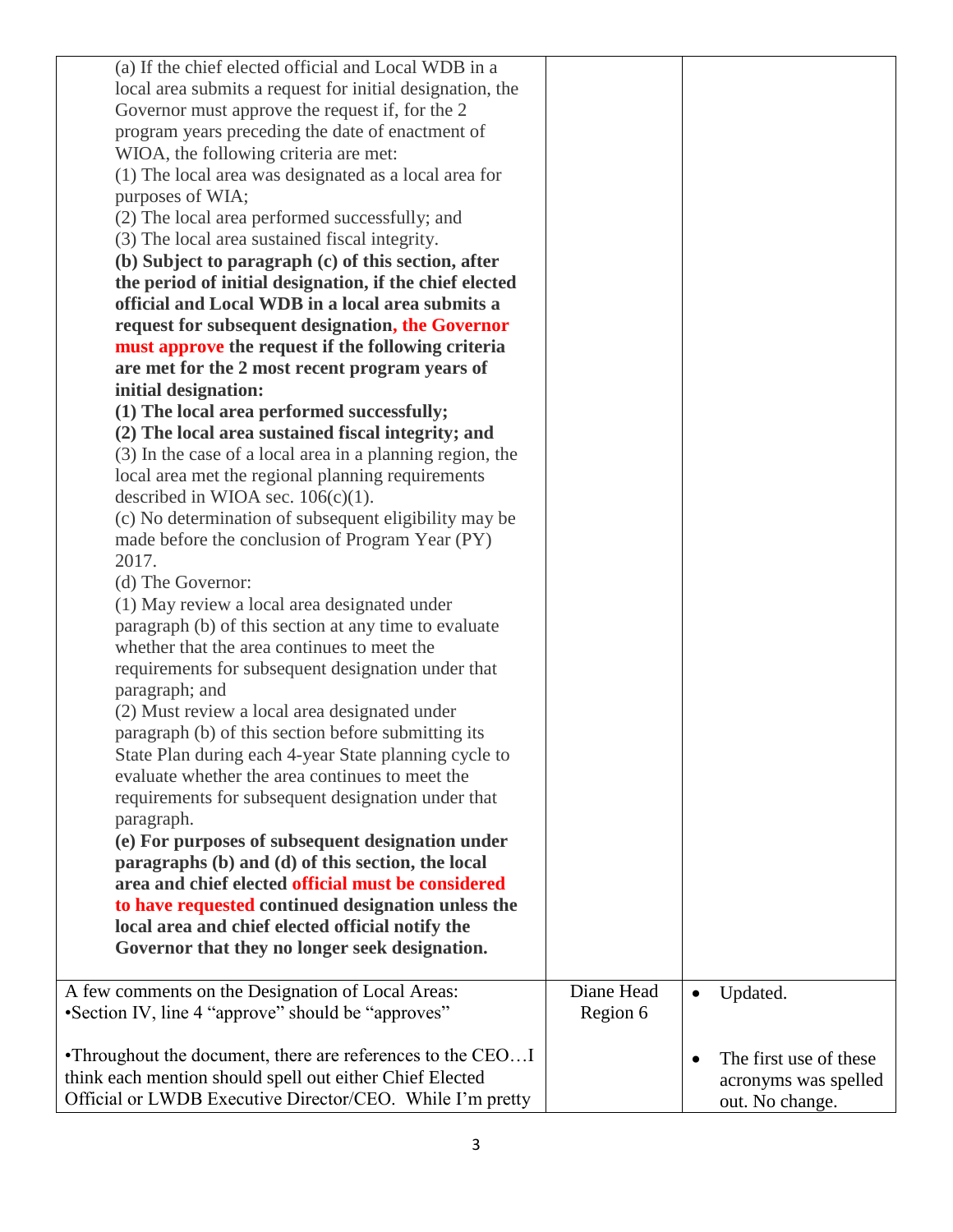| sure Chief Elected Official is the correct assumption, it isn't<br>something I just want to assume.<br>• Section IV. 1. c. I think there should be some buy-in for the<br>redesignation from (or consideration for) the area from which<br>an is being withdrawn from. For example, a letter or statement<br>from the affected area (CEO) should be required, either in<br>support of or expressing concerns of the redesignation. It<br>should be a part of the packet that goes out for public<br>comment.                                                                                                                                                                                                                                                                                                                                                                                                                                                                     |                                  | There is no<br>requirement in the<br>law for this.                                                                                                                           |
|----------------------------------------------------------------------------------------------------------------------------------------------------------------------------------------------------------------------------------------------------------------------------------------------------------------------------------------------------------------------------------------------------------------------------------------------------------------------------------------------------------------------------------------------------------------------------------------------------------------------------------------------------------------------------------------------------------------------------------------------------------------------------------------------------------------------------------------------------------------------------------------------------------------------------------------------------------------------------------|----------------------------------|------------------------------------------------------------------------------------------------------------------------------------------------------------------------------|
| •Section V. 1. b. line 3 "The CareerSource" Which<br>CareerSource? Again, I just don't want to assume.<br>•Attachment A. In the section under "performed successfully"<br>it says, "As is shown in Attachment A" Is that in reference<br>to this same document? If so, where does the info need to be<br>provided? Or does it mean there should be an attachment to<br>this form when it is submitted?                                                                                                                                                                                                                                                                                                                                                                                                                                                                                                                                                                           |                                  | When mentioned in<br>this document, the<br>references are to<br>CareerSource Florida.<br>The attached<br>$\bullet$<br>document. No<br>additional information<br>is required. |
| Regarding the consultation paper providing guidance regarding<br>the process for subsequent local area designation of LWDBs -<br>I have the following question:<br>Section #3 Performed Successfully – the paper is speaking of<br>core indicators of performance – previously called common<br>measures will be the measurement. Will they also be looking<br>at Performance Funding Model performance? I'm thinking no<br>as not all LWDBs are participating, but wanted to check with<br>you.                                                                                                                                                                                                                                                                                                                                                                                                                                                                                 | <b>Robin Dawson</b><br>Region 18 | We will not look at the<br>Performance Funding<br>Model for the process.<br>This criteria only<br>evaluates the core<br>indicators.                                          |
| I am circling back to the Subsequent Designation proposed<br>guidance sent out by DEO and still have my initial question as<br>well as a few others.<br>On page 3, item (a) states "the application to request<br>subsequent designation is due April 15 of the renewal year."<br>Under item 1. (f) (same page), "final decisionshall be made<br>no later than six weeks prior to beginning the new program<br>year." That date would be May 21. That means we really need<br>to get on our county commissions' calendars. When will the<br>final version of this policy be released?<br>My question about performance remains – we failed two youth<br>measures in the year that we had to end our in school youth<br>programs; however, we exceeded all others. In the prior years<br>we met three measures and exceeded 9 others. We don't have<br>two years' of failures but I am concerned about the way<br>"performed successfully" is described $-$ it isn't clear that a | Jennifer<br>German<br>Region 4   | As dated on the policy.                                                                                                                                                      |
| failure has to be the same measure twice in a row, which was<br>my understanding.                                                                                                                                                                                                                                                                                                                                                                                                                                                                                                                                                                                                                                                                                                                                                                                                                                                                                                |                                  | In order for a local area to<br>be fail the "Performed                                                                                                                       |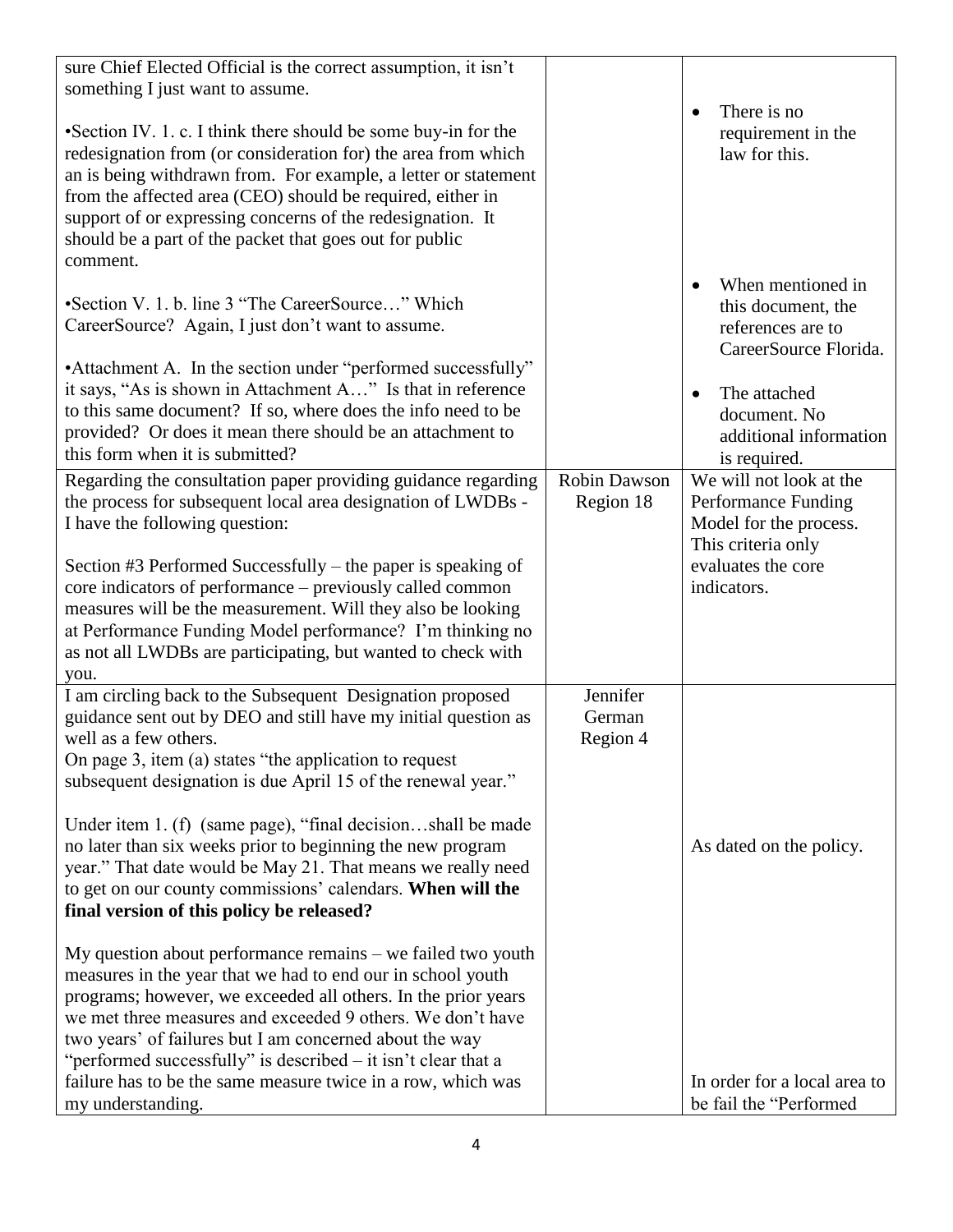| And, if a region can't fail ANY measure in a two year<br>period, what happens?<br>In reading the draft Policy, I need some clarification on page 4<br>item 3 Performed Successfully. I read that to mean that a local<br>area that has not failed the same measure in two consecutive<br>years would be considered to have performed successfully.<br>So, for example, if a region failed Adult Entered Employment<br>Rate in 14-15 but exceeded it in 15-16 would be considered to<br>have successfully performed.<br>Am I reading tis properly? |                                 | Successfully" criteria, the<br>local area would have had<br>to fail the same individual<br>measure for the last two<br>consecutive program<br>years. |
|---------------------------------------------------------------------------------------------------------------------------------------------------------------------------------------------------------------------------------------------------------------------------------------------------------------------------------------------------------------------------------------------------------------------------------------------------------------------------------------------------------------------------------------------------|---------------------------------|------------------------------------------------------------------------------------------------------------------------------------------------------|
| CareerSource Heartland (LWDA 19) appreciates the<br>opportunity to review and comment on the consultation paper<br>that provides guidance regarding the process for new and<br>subsequent local area designation for local workforce<br>development boards. We have one "housekeeping" item, and<br>one concern.                                                                                                                                                                                                                                  | Donna<br>Doubleday<br>Region 19 |                                                                                                                                                      |
| Housekeeping:<br>Page 2, under item IV. Policies and Procedures<br>The end of the third line of the first paragraph says "The<br>Governor <b>approve</b> a request"<br>Should this say "The Governor may approve a request" or<br>The Governor approves a request"?                                                                                                                                                                                                                                                                               |                                 | Updated.                                                                                                                                             |
| Concern:<br>On page 4, under <b>Performed Successfully</b> , " the term<br>"performed successfully" means that the local area met or<br>exceeded the levels of performance the Governor negotiated<br>with the Local WDB and chief elected official for core<br>indicators of performance, and that the local area has not failed<br>any individual measure for the last two consecutive program<br>years.                                                                                                                                        |                                 | Updated.                                                                                                                                             |
| This reads differently than the statement on Attachment A,<br>which says: "The Term "performed successfully" means the<br>local workforce development area met or exceeded the<br>adjusted levels of performance for primary indicators of<br>performance for the last two consecutive years for which data<br>are available."                                                                                                                                                                                                                    |                                 |                                                                                                                                                      |
| 1. These statements can be interpreted differently. The<br>first suggests the local area can fail to meet a measure<br>as long as they don't fail to meet that measure two<br>years in a row. The second suggests a board cannot fail<br>to meet any measure and must meet all measures for<br>two consecutive years. It would help to have the<br>statements in both places reflect the same information.                                                                                                                                        |                                 | We will not look at the<br>Performance Funding<br>Model for the process.<br>This criteria only<br>evaluates the core<br>indicators.                  |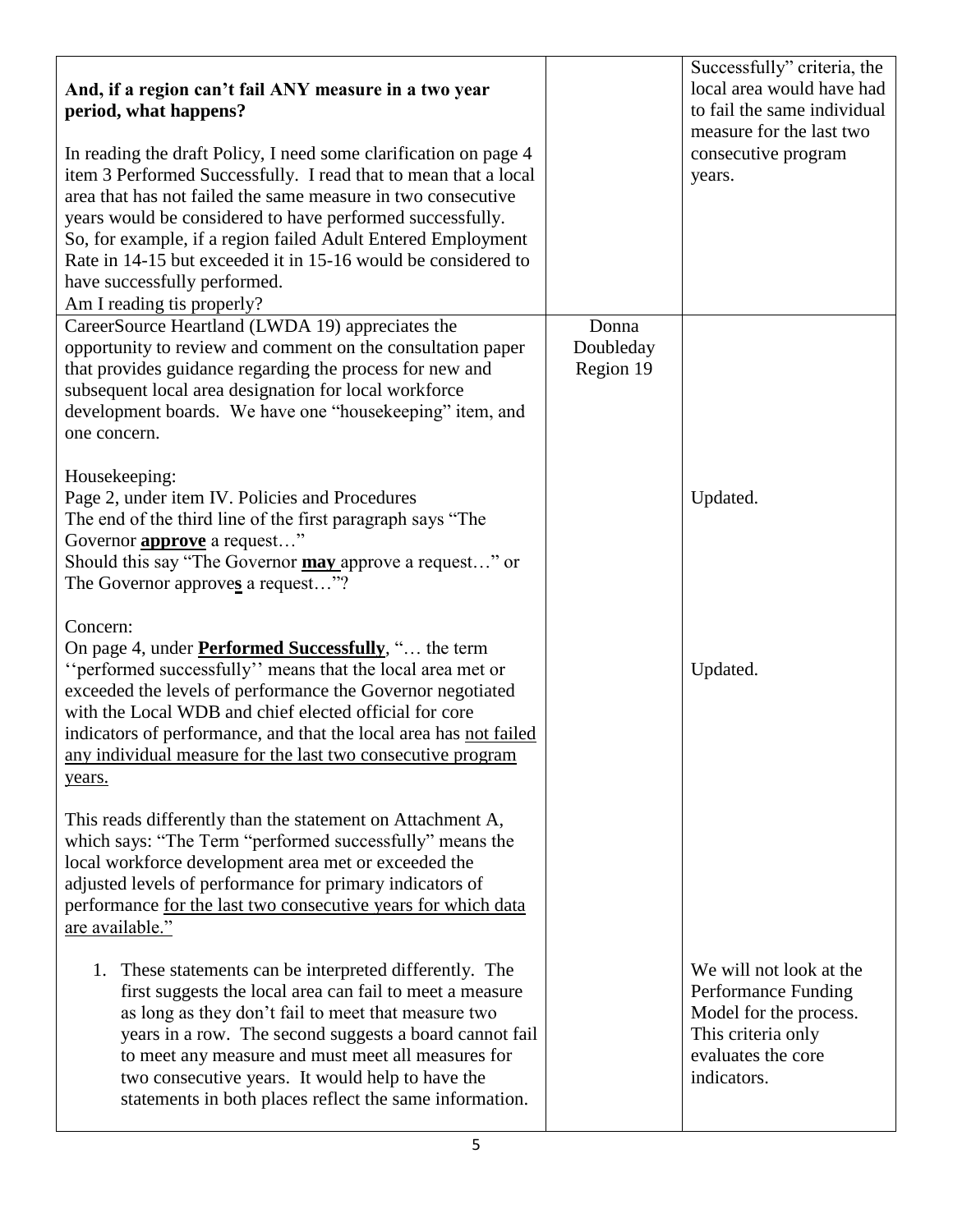| 2. "Performance for <b>primary</b> indicators"- is this the<br>common measures only? Or does this include<br>Performance Funding Model measures?                                                                                                                                                                                                                                                                                                                                                       | In order for a local area to<br>be fail the "Performed<br>Successfully" criteria, the<br>local area would have had |
|--------------------------------------------------------------------------------------------------------------------------------------------------------------------------------------------------------------------------------------------------------------------------------------------------------------------------------------------------------------------------------------------------------------------------------------------------------------------------------------------------------|--------------------------------------------------------------------------------------------------------------------|
| 3. Looking at the State's common measures report for PY<br>15/16, which includes the last two years performance<br>of local boards, and which would seem to be the data to<br>be reviewed for the "subsequent local area designation"<br>applications that must be submitted by April 15, there<br>are fourteen boards that potentially would not meet the<br>definition of performed successfully, as fourteen<br>boards have at least one measure that was not met for<br>either 2014/15 or 2015/16. | to fail the same individual<br>measure for the last two<br>consecutive program<br>years.                           |
| While we understand the intent, the language would suggest<br>that fourteen boards could not and would not be approved<br>moving forward, as they would be unable to certify that they<br>had performed successfully based on the language in<br>Attachment A.                                                                                                                                                                                                                                         |                                                                                                                    |
| Also, the language does not allow any flexibility in the<br>standard. Either way, as written, it is an absolute.                                                                                                                                                                                                                                                                                                                                                                                       |                                                                                                                    |
| We believe Boards should be able to present information for<br>consideration if goals have not been met, and the Governor<br>should have the option of considering any information<br>presented that may have impacted the Board's ability to meet<br>the measure $(s)$ .                                                                                                                                                                                                                              |                                                                                                                    |
| There have been no common measure negotiations for PY<br>16/17, and unless my memory fails me, while negotiations<br>occurred for PY 15/16, negotiations did not occur for PY<br>14/15. Therefore, there was no opportunity for Board's to<br>request changes to that year's performance goals that might<br>have been unrealistic for an area.                                                                                                                                                        |                                                                                                                    |
| B. There are a number of situations that could impact a board's<br>inability to meet a performance goal or goals in a given year.<br>For example, a natural disaster could impact wage rates,<br>retention rates, and even entered employment rates.                                                                                                                                                                                                                                                   |                                                                                                                    |
| Having the process and the application form allow for realistic<br>flexibility in the standard appears to us to be a more reasonable<br>and practical approach. Perhaps an additional paragraph that<br>addresses a method for reporting extenuating circumstances<br>during the application process instead of having to be denied<br>and having to go through the appeals process?                                                                                                                   |                                                                                                                    |
| Also, considering this process is expected to begin by April of<br>this year, if the definition of performed successfully does not                                                                                                                                                                                                                                                                                                                                                                     |                                                                                                                    |